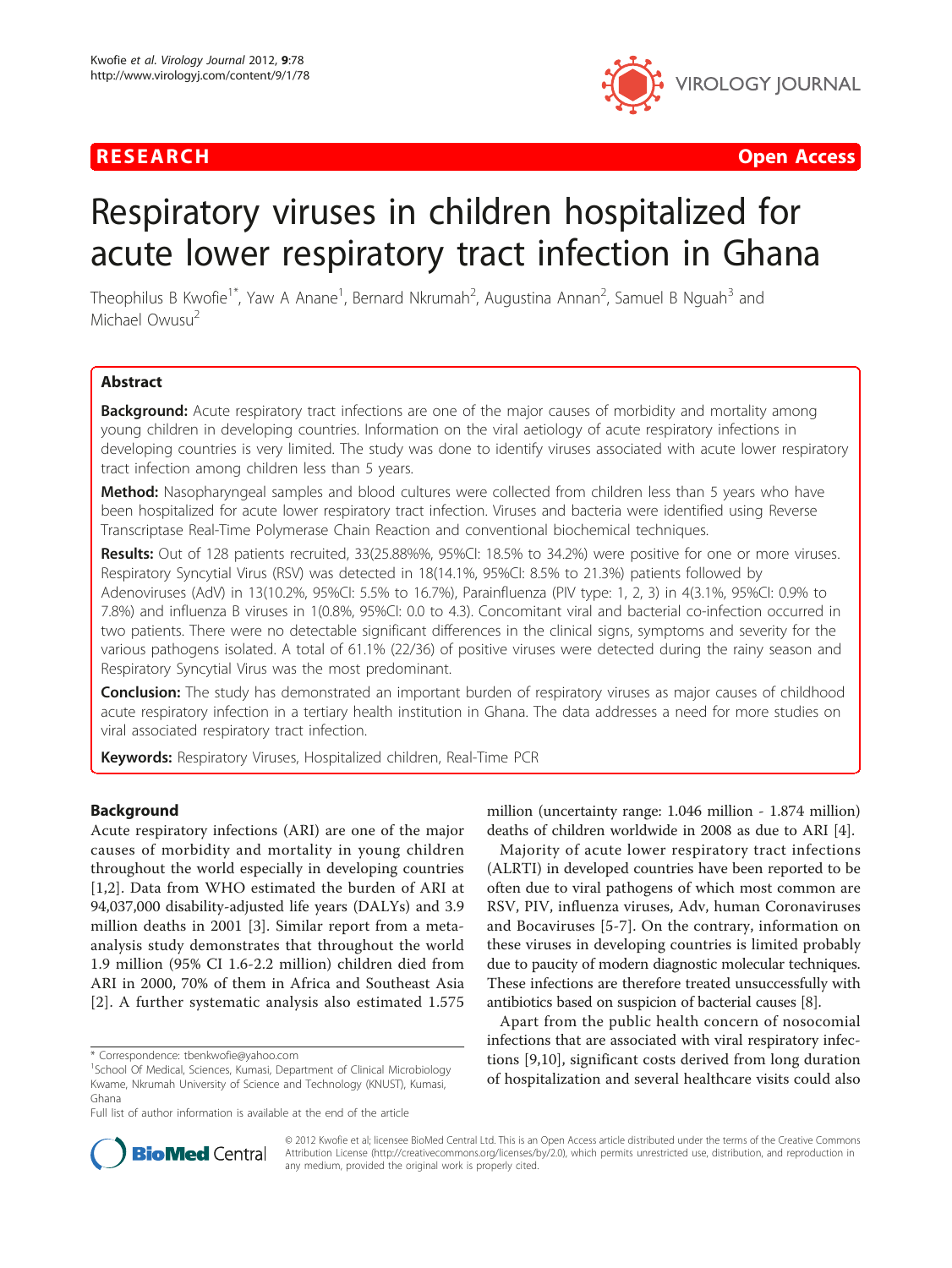aggravate the poor socio-economic status and increased child mortality in developing countries including Ghana.

Lessons from the outbreak of the Severe Acute Respiratory Syndrome (SARS) epidemics which resulted in the death of 776 individuals [[11\]](#page-6-0) and the recent emergence of a novel swine flu pandemic emphasize the risk posed by respiratory viral infections in humans [[12\]](#page-6-0).

This study was done to determine the burden of respiratory viruses among children hospitalized at the Komfo Anokye Teaching Hospital for acute lower respiratory illness using the Real Time Polymerase Chain Reaction (RT-PCR).

# Methodology

# Study design

This was a hospital based cross-sectional study of children less or equal to five years and hospitalized for acute lower respiratory tract illness.

# Study site

The study was performed at the children's ward of the Komfo Anokye Teaching Hospital (KATH), Ghana from January to December 2008. KATH is approximately a thousand bed tertiary medical facility located in Ashanti Region, Kumasi, the confluence of the transportation network in the central part of Ghana. Its position makes it the most accessible tertiary and referral medical facility in Ghana attending to a population of over 4.4 million in the Ashanti region and beyond [[13\]](#page-6-0).

### Sampling

To have a year round incidence of the various viral agents, recruitment was done throughout the year 2008. Screening and recruitment were started at the beginning of every week till two or three patients were recruited. After a maximum of three patients have been obtained it was suspended till the beginning of the next week. This cycle was repeated till the maximum of 11 patients were recruited for each month.

At the recruitment station all patients arriving at the unit were screened but only those less than five completed years were recruited. Patients recruited into the study should have features of severe pneumonia or very severe pneumonia as defined by the WHO-IMCI (World Health Organisation Integrated Management of Childhood Illness) protocol [[14,15\]](#page-6-0). Severe pneumonia was said to be present if the child has a history of cough and/ or difficult breathing of less than 3 weeks duration, with lower chest wall recession. Severe pneumonia in addition to cyanosis and/or inability to feed or drink was classified as very severe pneumonia. A child was recruited into the study only after the guardian or parents had consented after the objectives of the study had been explained in English or the local dialect. A standardized case record form was then used to record the history of the illness as well as the presenting clinical features of pneumonia.

Five (5 ml) of blood sample was then taken into 25 ml of Brain Heart Infusion Broth (BHIB) and quickly sent to the bacteriological laboratory for culture. Nasopharyngeal specimens were also taken using the nasopharyngeal flocked swab (Copan, Italy). The swab was gently inserted up the nostril towards the pharynx until resistance was felt and then rotated 3 times to obtain epithelial cells. It was then withdrawn and put into 2.5 ml phosphate buffered saline (X1). The samples were transported on ice to the laboratory within few hours of collection. They were then vortexed, transferred into 1.5 ml eppendorf tubes (Eppendorf, Germany) and kept at -80°C for Polymerase Chain Reaction (PCR). Both samples were taken by experienced prior trained nurses of the children ward. Children were excluded if both samples could not be obtained for any reason.

# Viral identification

Viral nucleic acids were extracted from samples using QIAamp viral mini kit (Qiagen, Germany) according to the manufacturers' instruction [[16\]](#page-6-0). RT-PCR amplification was performed for the detection of Adv, RSV, Influenza A (Flu A), Influenza B (Flu B), Parainfluenza 1(PIV 1), Parainfluenza 2 (PIV 2) and Parainfluenza 3 (PIV 3) using the light cycler version 1.5 (Roche, Germany). Primers highly specific to each of the viruses were used (Table [1\)](#page-2-0). The reaction mixture for RNA viruses was made up of 5 μl of RNA extract, 1 μl deoxynucleotide (dNTP) triphosphate (10 mM) (Qiagen), 1 μl Bovine Serum Albumin (BSA)(1 mg/ml)(Qiagen), 12.5 μl Qiagen One Step RT-PCR Buffer x5 (containing 12.5 mM MgCl2) (Qiagen), 1 μl Qiagen One Step Enzyme Mix, 1 μl each of sense and antisense primer(10 μM each), 0.5 μl Probe and 2.0 μl of RNase free water. DNA virus reaction mixture was made up of 5 μl PCR buffer (10X), 1 μl of dNTP mix (10 mM each), 1 μl of MgCl<sub>2</sub> (50 mM), 0.5 μl of Hot Star Taq DNA Polymerase, 0.5 μl of probe, 1 μl of BSA (1 mg/ml) and 1  $\mu$ l each of sense and antisense primers.

The PCR conditions for PIV, RSV and Influenza viruses consisted of an initial reverse transcription at 20 minutes for 50°C, Taq DNA polymerase activation at 95°C followed by forty five (45) cycles of denaturation at 15 seconds for 95°C and annealing at 15 seconds for 58°C. The initial reverse transcription step was omitted in the case of Adv.

## Controls and standards

For each batch of tests that were run, RNase free water (Qiagen, Germany) was used as negative control and in vitro transcribed gene of the various viruses was used to determine the detection limit of the assay as positive control. The *in vitro* transcripts were prepared in our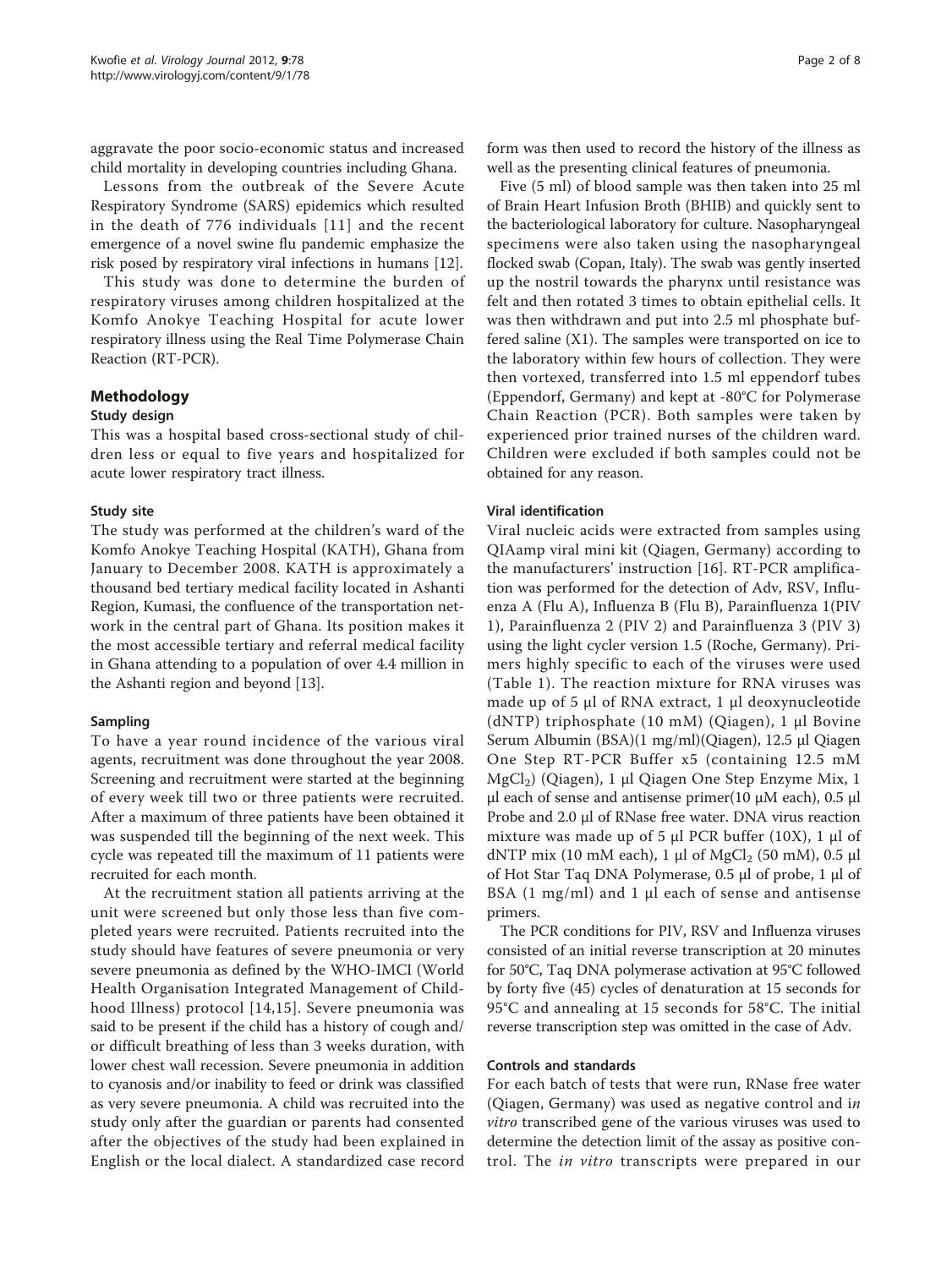| <b>Virus</b>           | <b>Target gene</b>          | <b>Function</b>   | Oligonucleotide sequence                  |
|------------------------|-----------------------------|-------------------|-------------------------------------------|
| RSV <sup>a</sup> (A/B) | Matrix gene [17]            | Forward primer    | 5'-GGAAACATACGTGAACAAGCTTCA               |
|                        |                             | Reverse primer A  | 5'-CATCGTCTTTTTCTAAGACATTGTATTGA          |
|                        |                             | Reverse primer B  | 5'-TCATCATCTTTTTCTAGAACATTGTACTGA         |
|                        |                             | Probe             | 6FAM-TGTGTATGTGGAGCCTT- MGBNFQ            |
| Adenovirus             | Hexon gene [18]             | Forward primer    | 5'-GCCACGGTGGGGTTTCTAAACTT                |
|                        |                             | Reverse primer    | 5'-GCCCCAGTGGTCTTACATGCACAT               |
|                        |                             | Probe             | 6FAM-TGCACCAGACCCGGGCTCAGGTACTCCGA-TAMRA  |
| $PIV$ <sup>b</sup>     | Polymerase gene [19]        | Forward primer    | 5'-ACAGATGAAATTTTCAAGTGCTACTTTAGT         |
|                        |                             | Reverse primer    | 5'-GCCTCTTTTAATGCCATATTATCATTAGA          |
|                        |                             | Probe             | 6FAM-ATGGTAATAAATCGACTCGCT- MGBNFO        |
| PIV II <sup>c</sup>    | Polymerase gene [19]        | Forward primer    | 5'-TGCATGTTTTATAACTACTGATCTTGCTAA         |
|                        |                             | Reverse primer    | 5'-GTTCGAGCAAAATGGATTATGGT                |
|                        |                             | Probe             | 6FAM-ACTGTCTTCAATGGAGATAT- MGBNFO         |
| $PIV$ $IIId$           | Matrix gene [19]            | Forward primer    | 5'-TGCTGTTCGATGCCAACAA                    |
|                        |                             | Reverse primer    | 5'-ATTTTATGCTCCTATCTAGTGGAAGACA           |
|                        |                             | Probe             | 6FAM-TTGCTCTTGCTCCTCA- MGBNFO             |
| Influenza A            | Matrix gene [20]            | Forward primer A1 | 5'-GGACTGCAGCGTAGACGCTT                   |
|                        |                             | Forward primer A2 | 5'-CATCCTGTTGTATATGAGGCCCAT               |
|                        |                             | Reverse primer    | 5'-CATTCTGTTGTATATGAGGCCCAT               |
|                        |                             | Probe             | 6FAM-CTCAGTTATTCTGCTGGTGCACTTGCCA- MGBNFQ |
| Influenza B            | Hemagglutinin (HA)gene [20] | Forward primer    | 5'-AAATACGGTGGATTAAATAAAAGCAA             |
|                        |                             | Reverse primer    | 5'-CCAGCAATAGCTCCGAAGAAA                  |
|                        |                             | Probe             | 6FAM-CACCCATATTGGGCAATTTCCTATGGC-MGBNFQ   |

<span id="page-2-0"></span>Table 1 Target genes and primer sequences for respiratory pathogens

RSV<sup>a</sup>, Respiratory syncytial virus; PIV I<sup>b</sup>, Parainfluenza virus type 1; PIV II<sup>c</sup>, Parainfluenza virus type 2, PIV III<sup>d</sup>, Parainfluenza virus type 3.

collaborative institution (Bonn Institute of Virology, Bonn, Germany) and transported to Ghana via cooling chain. The *in vitro* transcripts were prepared by amplifying the genes of interest of the viruses with specific set of primers. The products were ligated to the PCR2.1 vector using the TOPO TA cloning kit (Invitogen Corp, Carlsbad, CA) and transformed into competent E.coli cells. After overnight incubation, desirable colonies were selected and purified using Qiamp Spin-Miniprep Kit (Qiagen, Germany). PCR was performed on the purified product and RNA transcripts were then synthesized from the lowest dilution (with clear band) using Ambion Megascripts T3 kit (Invitogen corp, Calsbad, CA). The final products were purified using Rneasy Mini Kit (Qiagen, Germany) and the concentrations of the transcripts were determined using a spectrophotometer (Themoscientific, U.S.A). The copy numbers of the RNA transcripts were determined following the method of Fronhoffs [\[21\]](#page-6-0). Ten-fold dilutions of the RNA transcripts were prepared in Carrier RNA-RNase free water (310 μg of Carrier RNA in 310 ml of RNase free water) and tested. The detection limit was determined as the last dilution after which all other replicates gave negative results. The detection limits were Respiratory Syncytial

Virus (RSV): 20 copies/μl, PIV 1: 1 - 78 copies/μl, PIV 2: 400 copies/μl, PIV 3: 30 copies/μl, Influenza A: 120 copies/μl and Influenza B: 480 copies/μl.

To determine the specificities, our assays were tested on other different viruses and they turn out negative.

# Bacteria identification

Bacterial isolates were identified using conventional biochemical methods including urease and indole production, citrate utilization, hydrogen sulphide, gas production and fermentation of sugars. The biochemical media used included Simon's Citrate medium, Urea and Triple Sugar Iron agar (TSI). Coagulase tests were performed for all staphylococci organisms.

# Statistical analysis

Data obtained was double entered into a spreadsheet database prepared with Microsoft® Excel. It was then compared and cleaned for abnormal wrongful entries. Statistical analysis was done using STATA SE statistical software version 11.2(Texas, USA) after the data had been imported. Categorical variables such as age groups and their association with respiratory agents were analyzed using the Fischer's exact test. Continuous variables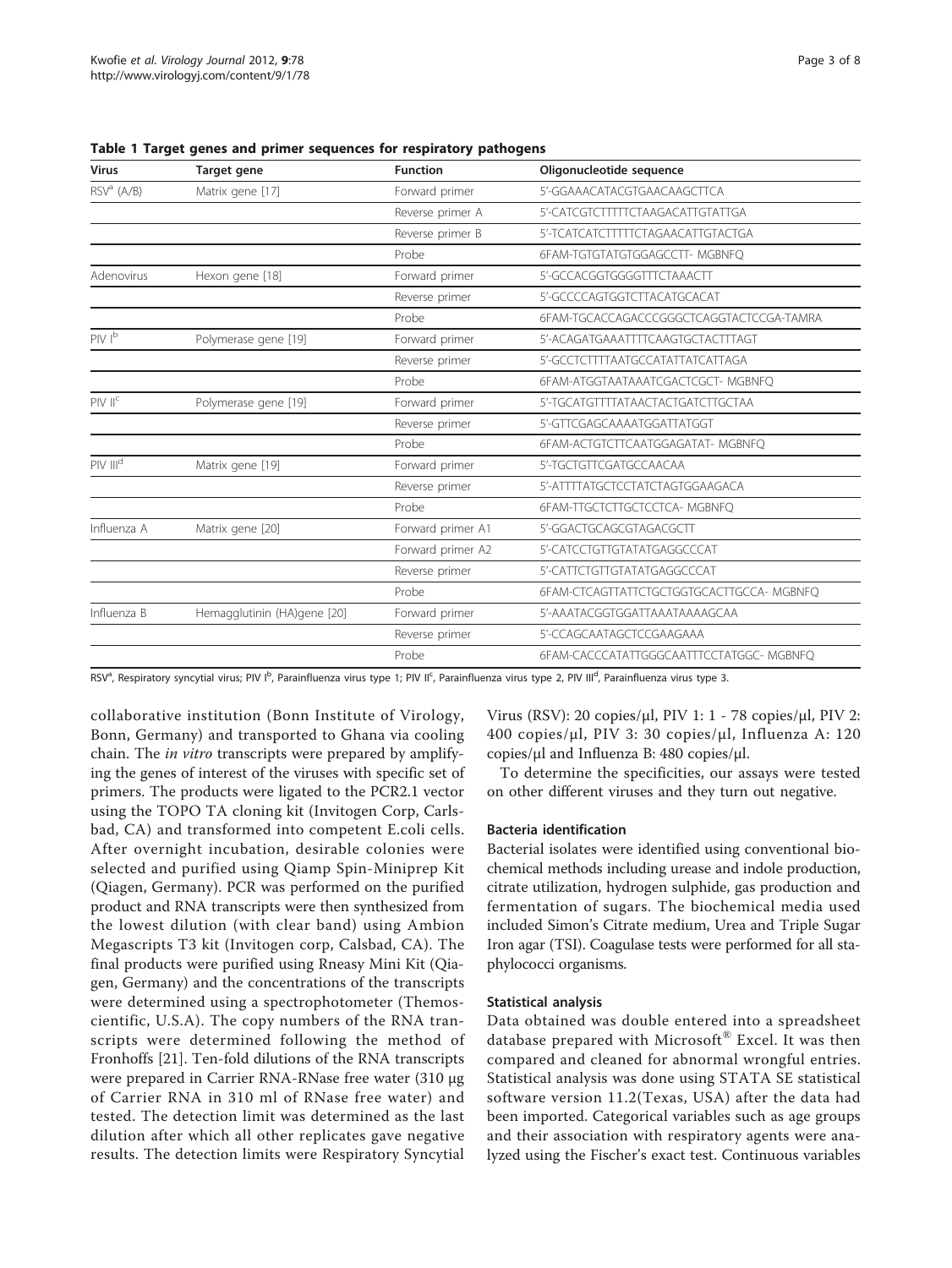were expressed as medians with their inter-quartile ranges. A non-parametric K-sample test on the equality of medians was used to evaluate the differences in the medians of the various subgroups of the continuous variables. For all analysis done, a p-value of less than 0.05 was considered statistically significant.

# Ethical approval

The study protocol was approved by the Committee for Human Research, Publications and Ethics (CHRPE) of KATH and School of Medical Sciences, KNUST, Kumasi, Ashanti region, Ghana.

# Results

A total of 128 patients were recruited over the period of January to December 2008. The median age of the patients was 12 months (IQR: 6-24 months) and the number of males was 81(63.3%). Sixty one (47.7%) had severe pneumonia with the rest diagnosed as very severe pneumonia. At least one respiratory virus was detected in 33 (25.7%, 95%CI: 18.5% to 34.2%) children. Multiple viral infections were detected in 2 patients. One had an RSV and PIV 1 co-infection whiles the other had a combination of RSV, Influenza B and Adenovirus co-infection. Bacteria was isolated from only 12 (9.4%, 95%CI: 4.9 to 15.8%) patients with 10 of these being Staphylococcus aureus. The other two were Klebsiella species and Coliform. RSV and Staphylococcus aureus coinfection was also identified in two patients.

Six (20.0%) out of 30 children less than six months of age were found to be positive for viral infection (Table 2). The highest number of children infected were between 6 months and 2 years, the proportions infected for the various age groups were however not significantly different.

Clinical presentation of patients were compared to general pathogens identified (Table [3\)](#page-4-0) and the individual viral pathogens (Table [4\)](#page-4-0). Generally, there were no detectable significant differences in the clinical presentation as well as the gender and duration of illness of patients for the various pathogens isolated.

The study also investigated the seasonal variation of viruses. RSV infections were detected throughout the year however the peak infection rate occurred during the minor rainy seasons (October) (Figure [1](#page-5-0)). Adenovirus infections on the other hand had two main peaks occurring in the month of April and October.

# **Discussion**

Viral agents play an important role in acute lower respiratory infections and may herald the onset of pneumonia caused by secondary bacterial infections [[22\]](#page-7-0). Although information on the causes of respiratory illness in tropical countries is very scanty, available data indicates about one -third of the cases of respiratory tract infections are due to viruses [[23\]](#page-7-0).

The present study identified viruses in 25.8% of patients hospitalized for ALRTI with RSV being the most predominant. The overall prevalence is comparable to previous studies done in other developing countries [[24\]](#page-7-0) and the predominance of RSV is in accordance with the assertion that this virus is the single most frequent lower respiratory tract pathogen in infants and young children worldwide [[25](#page-7-0)-[27](#page-7-0)].

Adenoviruses, the second highest viruses detected in this study have been reported to be responsible for 5- 10% of lower respiratory tract infections with the highest rate occurring in younger children [[28-31](#page-7-0)]. Our study similarly recorded a 10.2% detection rate of Adenoviruses however there was no statistical difference in the age specific prevalence. This could possibly be due to the few number of younger children (less than one year) enrolled in this study.

This study generally recorded higher cases of tachypnoea, chest recessions and very severe pneumonia in RSV compared to Adenovirus infected patients but the differences were not statistically significant. Although similar clinical presentations have been found to be associated with RSV [[32,33\]](#page-7-0), our small sample size could account for our inability to detect these differences.

| Table 2 Association between age groups and respiratory virus infection |  |  |  |  |  |  |  |  |  |  |
|------------------------------------------------------------------------|--|--|--|--|--|--|--|--|--|--|
|------------------------------------------------------------------------|--|--|--|--|--|--|--|--|--|--|

|                                                   | Age (months) |            |            |                 |  |
|---------------------------------------------------|--------------|------------|------------|-----------------|--|
|                                                   | $\leq$ 5     | 6 to 23    | 24 to 60   | <i>p</i> -value |  |
|                                                   | $(n = 30)$   | $(n = 59)$ | $(n = 39)$ |                 |  |
| <b>Infections</b>                                 |              |            |            |                 |  |
| Patients infected with at least one virus, no.(%) | 6(20.0)      | 18(30.5)   | 9(23.1)    | 0.549           |  |
| Respiratory syncytial virus, no (%)               | 4(13.3)      | 9(15.3)    | 5(12.8)    | 1.000           |  |
| Adenovirus, no. (%)                               | 2(6.7)       | 8(13.6)    | 3(7.7)     | 0.596           |  |
| Parainfluenza 1, no. (%)                          | 0(0.0)       | 1(1.7)     | 1(2.6)     | 1.000           |  |
| Parainfluenza 3, no. (%)                          | 0(0.0)       | 2(3.4)     | 1(2.6)     | 0.798           |  |
| Influenza B, no.(%)                               | 0(0.0)       | 1(1.7)     | 0(0.0)     | 1.000           |  |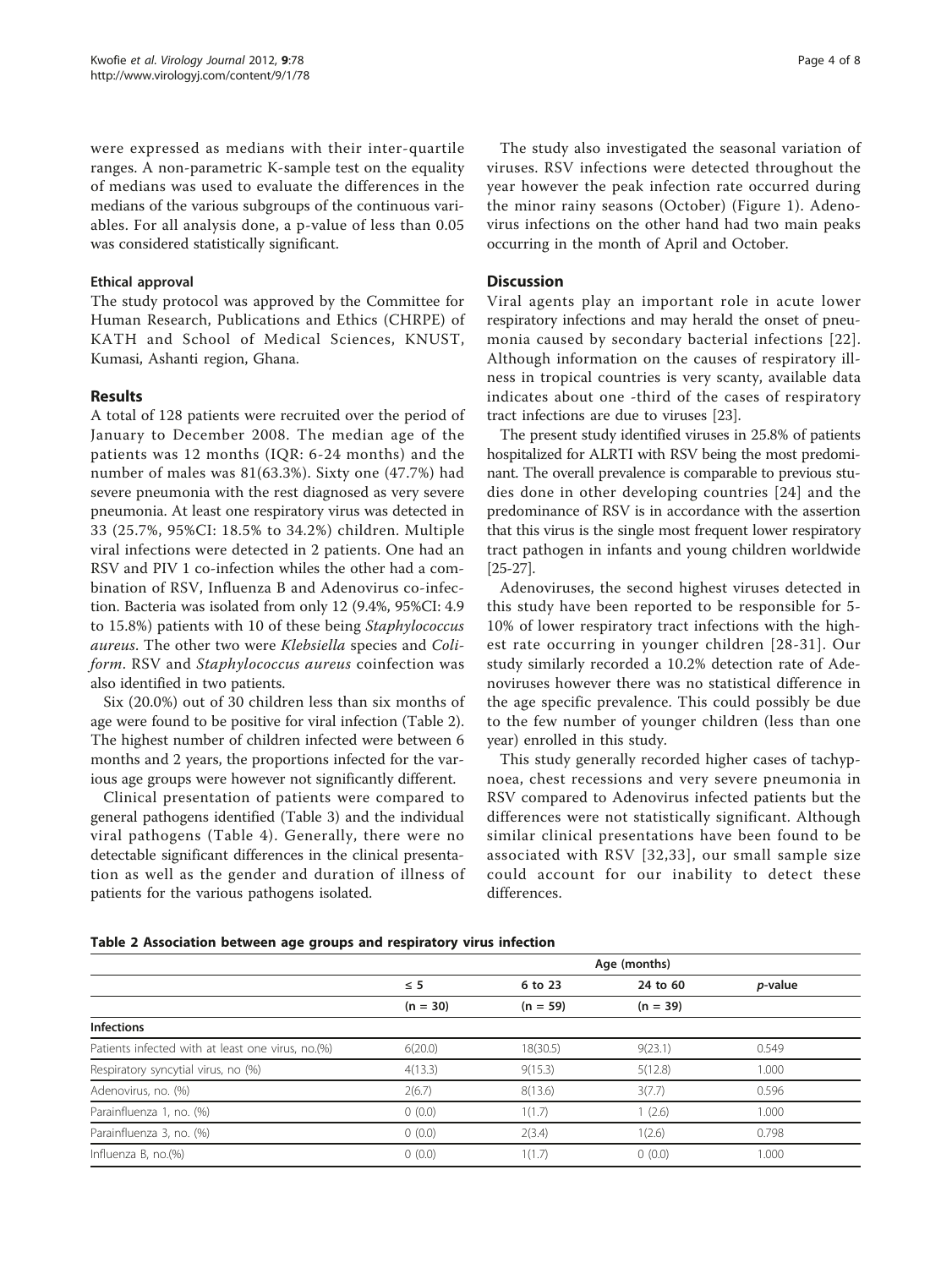|                                        | <b>Microbial Isolation</b> |                            |                               |                                            |                      |          |
|----------------------------------------|----------------------------|----------------------------|-------------------------------|--------------------------------------------|----------------------|----------|
| Presentation                           | None<br>$(n = 85)$         | <b>Virus</b><br>$(n = 31)$ | <b>Bacteria</b><br>$(n = 10)$ | <b>Bacteria &amp; Viruses</b><br>$(n = 2)$ | Total<br>$(n = 128)$ | *p-value |
| Age(months) median(IQR)                | $12(5-25)$                 | $11(6-19)$                 | $17(8-24)$                    | 48(36-60)                                  | 128(100%)            | 0.282    |
| Temperature median(IQR)                | 38(37.8-38.5)              | 38(37.7-38.6)              | 37.8(37.4-38.0)               | 37.8(37.4-38)                              | 128(100%)            | 0.134    |
| Duration of illness (days) median(IQR) | $4(3-6)$                   | $4(3-5)$                   | $6.5(4-14)$                   | $4.5(4-5)$                                 | $4(3-6)$             | 0.187    |
| Sex (male) n(%)                        | 54(63.3)                   | 20(64.5)                   | 5(50.0)                       | 2(100.0)                                   | 81(63.3)             | 0.668    |
| Tachypnoea n (%)                       | 61(71.8)                   | 18(58.1)                   | 6(60.0)                       | 1(50.0)                                    | 86(67.2)             | 0.382    |
| Chest recessions n (%)                 | 80(94.1)                   | 29(93.6)                   | 9(90.0)                       | 2(100.0)                                   | 120(93.4)            | 0.751    |
| Wheeze n (%)                           | 31(36.5)                   | 14(45.2)                   | 3(30.0)                       | 2(100.0)                                   | 50(39.1)             | 0.268    |
| Cyanosis n (%)                         | 3(3.4)                     | 3(5.5)                     | 0(0.0)                        | 1(50.0)                                    | 7(5.3)               | 0.07     |
| Poor feeding n (%)                     | 48(56.5)                   | 10(32.3)                   | 3(30.0)                       | $\mathbf{0}$                               | 61(47.7)             | 0.029    |
| Diarrhea n (%)                         | 14(16.5)                   | 4(12.9)                    | 3(30.0)                       | $\Omega$                                   | 21(16.4)             | 0.606    |
| Vomiting n (%)                         | 25(29.4)                   | 8(25.8)                    | 1(10.0)                       | 1(50.0)                                    | 35(27.3)             | 0.461    |
| Severe Pneumonia n (%)                 | 35(41.2)                   | 18(58.1)                   | 7(70.0)                       | 1(50.0)                                    | 61(47.7)             | 0.142    |
| Very severe Pneumonia n (%)            | 50(58.8)                   | 13(41.9)                   | 3(30.0)                       | 1(50.0)                                    | 67(52.3)             | 0.142    |

<span id="page-4-0"></span>Table 3 Distribution of clinical presentation and microbial isolation

\* p-values determined assuming the null hypothesis that the proportions of the clinical presentations are uniform among the various subgroups (i.e. none, viral, bacterial or bacterial and viral infections) for categorical variables or their medians for continuous clinical variables

Among patients who were poorly fed, those without viral or bacterial infections were found to be higher ( $p =$ 0.03). Poor feeding and malnutrition has generally been associated with less risk for respiratory viral infection in developing countries [[34](#page-7-0)-[36\]](#page-7-0) however the possibility of increased mortality could occur especially when bacterial infections are involved. Further case controlled studies are therefore needed in developing countries to investigate this observation

subtypes of the viruses. Our study recorded a 3.1% prevalence of PIV infections with the predominant type being PIV-3. Similar hospital based studies have been reported in other developing countries [[37-40\]](#page-7-0). PIV infections have been strongly associated with croup [[41,42\]](#page-7-0). The present study recorded no case of croup among PIV patients.

Viral associated bacteremia was detected in two patients (1.7%). Low rate of secondary bacterial infections has generally been reported in developing countries with the isolation rate varying between 2 and 10% [[43](#page-7-0)-[45](#page-7-0)]. Studies in some developed countries however

There have been fewer studies of PIV infections in developing countries and most of them do not differentiate the

| <b>Clinical Presentation</b>       | <b>RSV</b><br>$(n = 18)$ | Adv<br>$(n = 13)$ | <b>PIV-1</b><br>$(n = 1)$ | $PIV-3$<br>$(n = 3)$ | Flu B<br>$(n = 1)$ |
|------------------------------------|--------------------------|-------------------|---------------------------|----------------------|--------------------|
| Temperature median(IQR)            | 38(37.7-38.2)            | 37.9(37.4-38.5)   | 37.5(37.5-37.5)           | 38.6(38.2-39)        | 38.8(38.8-38.8)    |
| Duration of illness<br>median(IQR) | $4(3-5)$                 | $3((2-6)$         | $4(4-4)$                  | $3((2-4)$            | $6(6-6)$           |
| Sex (male) n(%)                    | 13(72.2)                 | 9(69.2)           | 1(100.0)                  | 1(33.3)              | 1(100)             |
| Tachypnoea n(%)                    | 11(61.1)                 | 7(53.9)           | 0                         | 2(66.7)              | 1(100)             |
| Chest recessions n(%)              | 17(94.4)                 | 12(92.3)          | 1(100.0)                  | 3(100)               | 1(100)             |
| Wheeze n(%)                        | 9(50.0)                  | 8(61.5)           | 0                         | 3(100)               | 1(100)             |
| Cyanosis n(%)                      | 1(5.6)                   | $3(23.1)^a$       | 0                         | 3(100)               | 1(100)             |
| Poor feeding n(%)                  | 8(44.4)                  | $1(7.7)^{b}$      | 0                         | 1(33.3)              | 0                  |
| Diarrhea n(%)                      | 1(5.6)                   | 1(7.7)            | 0                         | 3(100)               | 0                  |
| Vomiting n(%)                      | 6(33.3)                  | 1(7.7)            | 0                         | 3(100)               | 0                  |
| Severe Pneumonia n(%)              | 9(50.0)                  | 9(69.2)           | 1(100.0)                  | 3(100)               | 1(100)             |
| Very severe Pneumonia n (%)        | 9(50.0)                  | 4(30.8)           | 0                         | 3(100)               | 0                  |

Table 4 Clinical presentations of patients infected with individual respiratory viruses

RSV; Respiratory syncytial virus; PIV-I, Parainfluenza virus type 1, PIV-III; Parainfluenza virus type 3,Adv; Adenovirus, Flu B; Influenza B. Parainfluenza type 2 and Influenza A were not detected in clinical samples. <sup>a</sup>P = 0.03 vs patients having cyanosis and infected with adenovirus. <sup>b</sup>P = 0.02 vs patients who were poorly fed with adenovirus infection.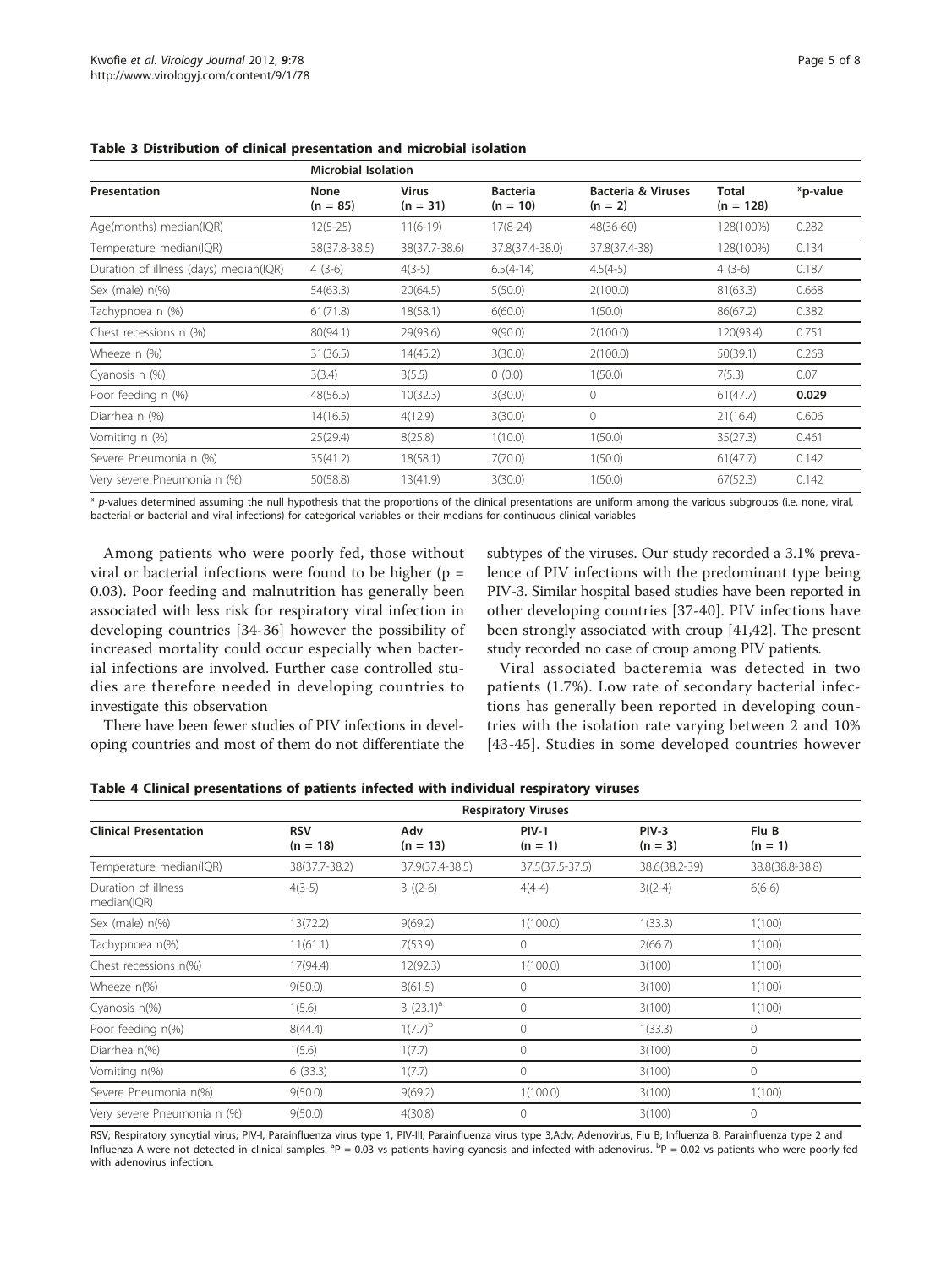<span id="page-5-0"></span>

reported the converse [[46,47](#page-7-0)] probably due to the higher sensitivity of the bacteria identification techniques used. The blood culture identification system used in this study may be limited in the detection of bacteria associated with lower respiratory tract infection. Perhaps the detection rate could have increased if the present study had identified bacterial pathogens from nasopharyngeal aspirates or washings as reported by Hishinki et al. [[47\]](#page-7-0).

The isolation of Staphylococcus aureus in an RSV positive patient in the present study was similar to studies reported by Berman et al., [\[48](#page-7-0)] and Cherian et al., [\[43\]](#page-7-0). In their case, the bacterium was associated with fatality in the children.

The present study observed that all subjects enrolled in this study were treated empirically with antibiotics in accordance with the paediatric emergency treatment protocol for managing severe and very severe pneumonia. Similar occurrences have been reported where patients were treated unsuccessfully with multiple antibiotics [\[8](#page-6-0)].

Policy makers may therefore consider reviewing the clinical algorithm for patient management as the economic cost both to the health service and the patient's household derived from the use of antibiotics could be enormous.

The period of this study experienced major rainfalls in the months of May to July and minor rainfalls in the month of September to October. The month of October recorded the highest detection of viral infections (57.6%; 19/33) with the commonest being RSV. This phenomenon has been reported in other developing countries [[43](#page-7-0),[49](#page-7-0)]. The occurrence of RSV infections in the rainy and cold season could be due to overcrowding as a result of populations staying more to their homes. More studies are however needed to define the seasonality of respiratory viruses in tropical countries.

Our study had some limitations which include underestimation of the overall prevalence of respiratory viruses since we did not test for coronaviruses, human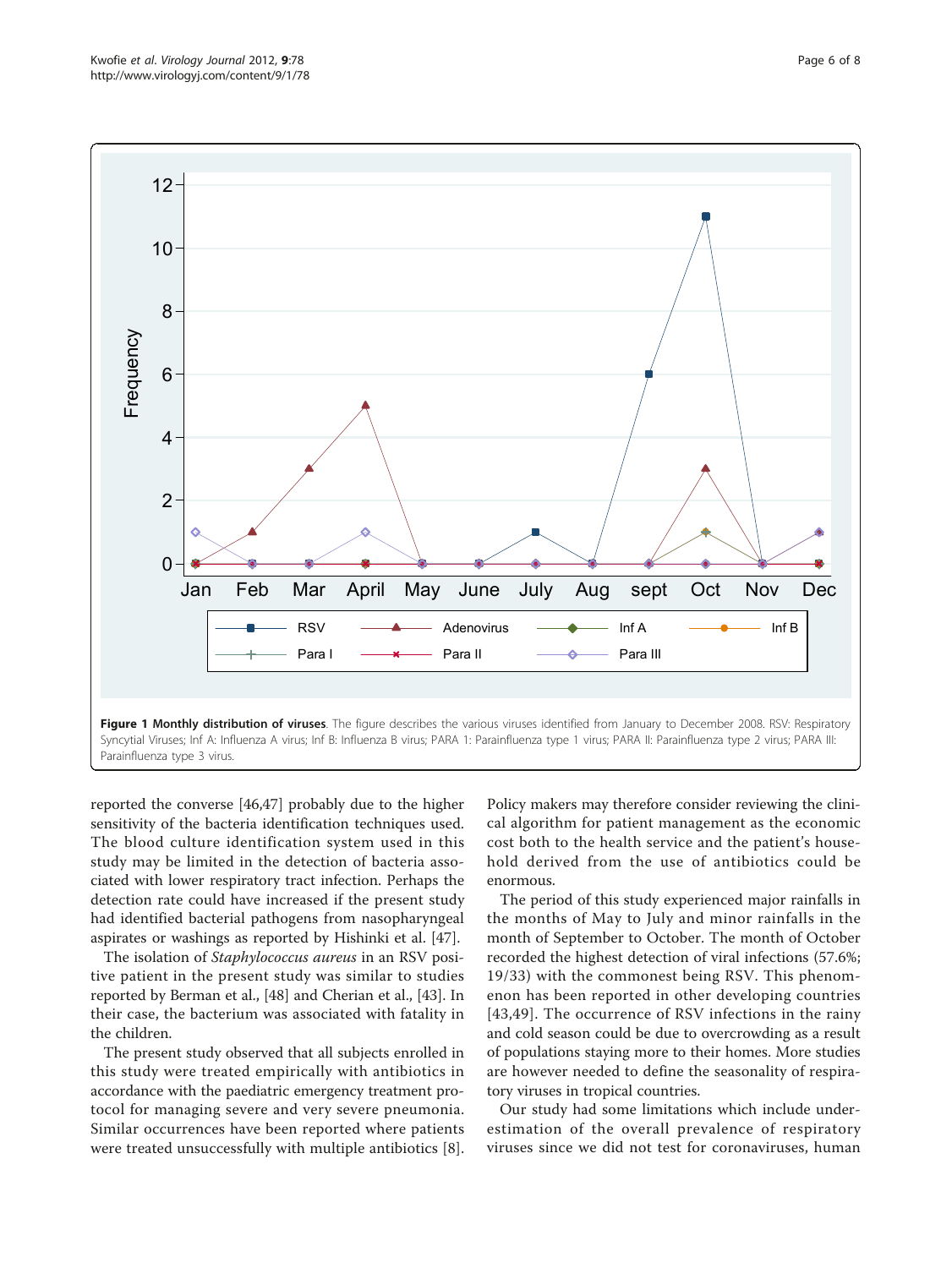<span id="page-6-0"></span>metapneumovirus, bocaviruses and rhinoviruses which have also been reported in hospitalized patients. Also the negative results recorded for Influenza A and PIV 2 and the low prevalence of influenza B in our samples could be due to the low sensitivity of the assay for these viruses. The limit of detections of Influenza A, Influenza B and PIV 2 are 120 copies/μl, 480 copies/μl and 400 copies/μl respectively as such viral copies below these limits of detections could be missed by our assay.

# Conclusion

This study has demonstrated that respiratory viruses are associated with a considerable number of hospital admissions in Ghana. Hospitalized children presenting with symptoms of ALRTI may not necessarily need treatment with antibiotics but rather antiviral drug options could be explored. The importance of further cross-sectional and longitudinal studies of viral-associated respiratory infections among out-patients and healthy populations cannot be over emphasized. This will contribute immensely to overcoming the paucity of data on the importance of respiratory associated viruses to the burden of disease and the morbidity and mortality of under five children.

#### Abbreviations

Adv: Adenoviruses; ALRTI: Acute lower Respiratory Tract Infection; ARI: Acute Respiratory Tract Infection; BHIB: Brain Heart Infusion Broth; BSA: Bovine Serum Albumin; CHRPE: Committee for Human Research Publications and Ethic; DALYs: Disability Adjusted Life Years; Flu A: Influenza A; Flu B: Influenza B; KATH: Komfo Anokye Teaching Hospital; KNUST: Kwame Nkrumah University Of Science and Technology; PCR: Polymerase Chain Reaction; PIV: Parainfluenza Virus; RSV: Respiratory Syncytial Virus; SARS: Severe Acute Respiratory Syndrome; TSI: Triple Sugar Iron agar; WHO-IMCI: (World Health Organisation Integrated Management of Childhood Illness).

#### Acknowledgements

The study was partly supported by the Komfo Anokye Teaching Hospital (Ghana) and the Kumasi Center for Collaborative Research in Tropical Medicine (Ghana). We will like to thank all Directorate of Child Health doctors, nurses and patients at the Komfo Anokye Teaching Hospital. We also thank the Bonn Institute of Tropical Medicine (Germany) for supporting us with laboratory materials.

#### Author details

<sup>1</sup>School Of Medical, Sciences, Kumasi, Department of Clinical Microbiology Kwame, Nkrumah University of Science and Technology (KNUST), Kumasi, Ghana. <sup>2</sup> Kumasi Centre for Collaborative Research in Tropical Medicine, Kumasi, Ghana. <sup>3</sup>Department of Child Health, Komfo Anokye Teaching Hospital, Kumasi, Ghana.

#### Authors' contributions

YAA, AA and BN co-worked on the data collection and contributed to laboratory analysis of the samples. SBN performed statistical analysis of the data and contributed to writing of the manuscript. TBK planned, initiated the study and contributed to writing of the manuscript. OW carried out the laboratory analysis of the samples and contributed to writing of the manuscript and interpretation of the data. All authors have read and approved the manuscript.

#### Competing interests

The authors declare that they have no competing interests.

#### References

- 1. Denny FW, Loda FA: [Acute respiratory infections are the leading cause of](http://www.ncbi.nlm.nih.gov/pubmed/3946732?dopt=Abstract) [death in children in developing countries.](http://www.ncbi.nlm.nih.gov/pubmed/3946732?dopt=Abstract) Am J Trop Med Hyg 1986, 35(1):1-2.
- 2. Williams BG, Gouws E, Boschi-Pinto C, Bryce J, Dye C: [Estimates of world](http://www.ncbi.nlm.nih.gov/pubmed/11892493?dopt=Abstract)[wide distribution of child deaths from acute respiratory infections.](http://www.ncbi.nlm.nih.gov/pubmed/11892493?dopt=Abstract) Lancet Infect Dis 2002, 2(1):25-32.
- 3. World Health Organisation: Burden of disease in DALYs by sex and mortality stratum in WHO regions, estimates for 2001. The world health report 2002, 192-197.
- 4. Black RE, Cousens S, Johnson HL, Lawn JE, Rudan I, Bassani DG, Jha P, Campbell H, Walker CF, Cibulskis R, et al: [Global, regional, and national](http://www.ncbi.nlm.nih.gov/pubmed/20466419?dopt=Abstract) [causes of child mortality in 2008: a systematic analysis.](http://www.ncbi.nlm.nih.gov/pubmed/20466419?dopt=Abstract) Lancet 2010, 375(9730):1969-1987.
- Meerhoff TJ, Mosnier A, Schellevis F, Paget WJ, EISS RSV Task Group: Progress in the surveillance of respiratory syncytial virus (RSV) in Europe: 2001-2008. Euro Surveill 2009, 14(40), pii = 19346.
- 6. Bellau-Pujol S, Vabret A, Legrand L, Dina J, Gouarin S, Petitjean-Lecherbonnier J, Pozzetto B, Ginevra C, Freymuth F: [Development of three](http://www.ncbi.nlm.nih.gov/pubmed/15847919?dopt=Abstract) [multiplex RT-PCR assays for the detection of 12 respiratory RNA viruses.](http://www.ncbi.nlm.nih.gov/pubmed/15847919?dopt=Abstract) J Virol Methods 2005, 126(1-2):53-63.
- 7. Iwane MK, Edwards KM, Szilagyi PG, Walker FJ, Griffin MR, Weinberg GA, Coulen C, Poehling KA, Shone LP, Balter S, et al: [Population-Based](http://www.ncbi.nlm.nih.gov/pubmed/15173503?dopt=Abstract) [Surveillance for Hospitalizations Associated With Respiratory Syncytial](http://www.ncbi.nlm.nih.gov/pubmed/15173503?dopt=Abstract) [Virus, Influenza Virus, and Parainfluenza Viruses Among Young Children.](http://www.ncbi.nlm.nih.gov/pubmed/15173503?dopt=Abstract) Pediatrics 2004, 113(6):1758-1764.
- 8. Breese Hall C, Powell KR, Schnabel KC, Gala CL, Pincus PH: [Risk of](http://www.ncbi.nlm.nih.gov/pubmed/3397789?dopt=Abstract) [secondary bacterial infection in infants hospitalized with respiratory](http://www.ncbi.nlm.nih.gov/pubmed/3397789?dopt=Abstract) [syncytial viral infection.](http://www.ncbi.nlm.nih.gov/pubmed/3397789?dopt=Abstract) The Journal of pediatrics 1988, 113(2):266-271.
- 9. Weber MW, Dackour R, Usen S, Schneider G, Adegbola RA, Cane P, Jaffar S, Milligan P, Greenwood BM, Whittle H, et al: [The clinical spectrum of](http://www.ncbi.nlm.nih.gov/pubmed/9535250?dopt=Abstract) [respiratory syncytial virus disease in The Gambia.](http://www.ncbi.nlm.nih.gov/pubmed/9535250?dopt=Abstract) Pediatr Infect Dis J 1998, 17(3):224-230.
- 10. Bisno A, BARRATT N, Swanston W, Spence L: [An outbreak of acute](http://www.ncbi.nlm.nih.gov/pubmed/4313416?dopt=Abstract) [respiratory disease in Trinidad associated with para-influenza viruses.](http://www.ncbi.nlm.nih.gov/pubmed/4313416?dopt=Abstract) Am J Epidemiol 1970, 91(1):68.
- 11. Kuiken T, Fouchier RAM, Schutten M, Rimmelzwaan GF, van Amerongen G, van Riel D, Laman JD, de Jong T, van Doornum G, Lim W, et al: [Newly](http://www.ncbi.nlm.nih.gov/pubmed/12892955?dopt=Abstract) [discovered coronavirus as the primary cause of severe acute respiratory](http://www.ncbi.nlm.nih.gov/pubmed/12892955?dopt=Abstract) [syndrome.](http://www.ncbi.nlm.nih.gov/pubmed/12892955?dopt=Abstract) Lancet 2003, 362(9380):263-270.
- 12. Novel SOIA, Dawood F, Jain S, Finelli L, Shaw M, Lindstrom S, Garten R, Gubareva L, Xu X, Bridges C: Emergence of a novel swine-origin influenza A (H1N1) virus in humans. N Eng J Med 2009, 360(25):2605.
- 13. Komfo Anokye Teaching Hospital, Centre of Excellence. [\[http://www.](http://www.kathhsp.org/aboutus1.php) [kathhsp.org/aboutus1.php](http://www.kathhsp.org/aboutus1.php)].
- 14. Tulloch J: Integrated approach to child health in developing countries. Lancet 1999, 354(2):16-20.
- 15. Gove S: [Integrated management of childhood illness by outpatient](http://www.ncbi.nlm.nih.gov/pubmed/9529714?dopt=Abstract) [health workers: technical basis and overview. The WHO Working Group](http://www.ncbi.nlm.nih.gov/pubmed/9529714?dopt=Abstract) [on Guidelines for Integrated Management of the Sick Child.](http://www.ncbi.nlm.nih.gov/pubmed/9529714?dopt=Abstract) Bull World Health Organ 1997, 75(1):7-24.
- 16. Qiagen: Protocol: Purification of Viral RNA (spin Protocol). Qiagen Viral RNA Mini Handbook. 2 edition. Hilden, Germany; 2005, 23-25.
- 17. Fronhoffs S, Totzke G, Stier S, Wernert N, Rothe M, Brüning T, Koch B, Sachinidis A, Vetter H, Ko Y: [A method for the rapid construction of cRNA](http://www.ncbi.nlm.nih.gov/pubmed/12030760?dopt=Abstract) [standard curves in quantitative real-time reverse transcription](http://www.ncbi.nlm.nih.gov/pubmed/12030760?dopt=Abstract) [polymerase chain reaction.](http://www.ncbi.nlm.nih.gov/pubmed/12030760?dopt=Abstract) Mol Cell Probes 2002, 16(2):99-110.
- 18. Berman S: Epidemiology of Acute Respiratory Infections in Children of Developing Countries. Review of infectious diseases 1991, 13(6):454-462.
- 19. Karaivanova GM: [Viral respiratory infections and their role as public](http://www.ncbi.nlm.nih.gov/pubmed/7495193?dopt=Abstract) [health problem in tropical countries \(review\).](http://www.ncbi.nlm.nih.gov/pubmed/7495193?dopt=Abstract) Afr J Med Med Sci 1995, 24(1):1-7.
- 20. Weber MW, Mulholland EK, Greenwood BM: [Respiratory syncytial virus](http://www.ncbi.nlm.nih.gov/pubmed/9623927?dopt=Abstract) [infection in tropical and developing countries.](http://www.ncbi.nlm.nih.gov/pubmed/9623927?dopt=Abstract) Trop Med Int Health 1998, 3(4):268-280.
- 21. Centers For Disease Control and Prevention: [Update: respiratory syncytial](http://www.ncbi.nlm.nih.gov/pubmed/8975116?dopt=Abstract) [virus activity-United States, 1996-97 season.](http://www.ncbi.nlm.nih.gov/pubmed/8975116?dopt=Abstract) MMWR Morb Mortal Wkly Rep 1996, 45(48):1053-1055.